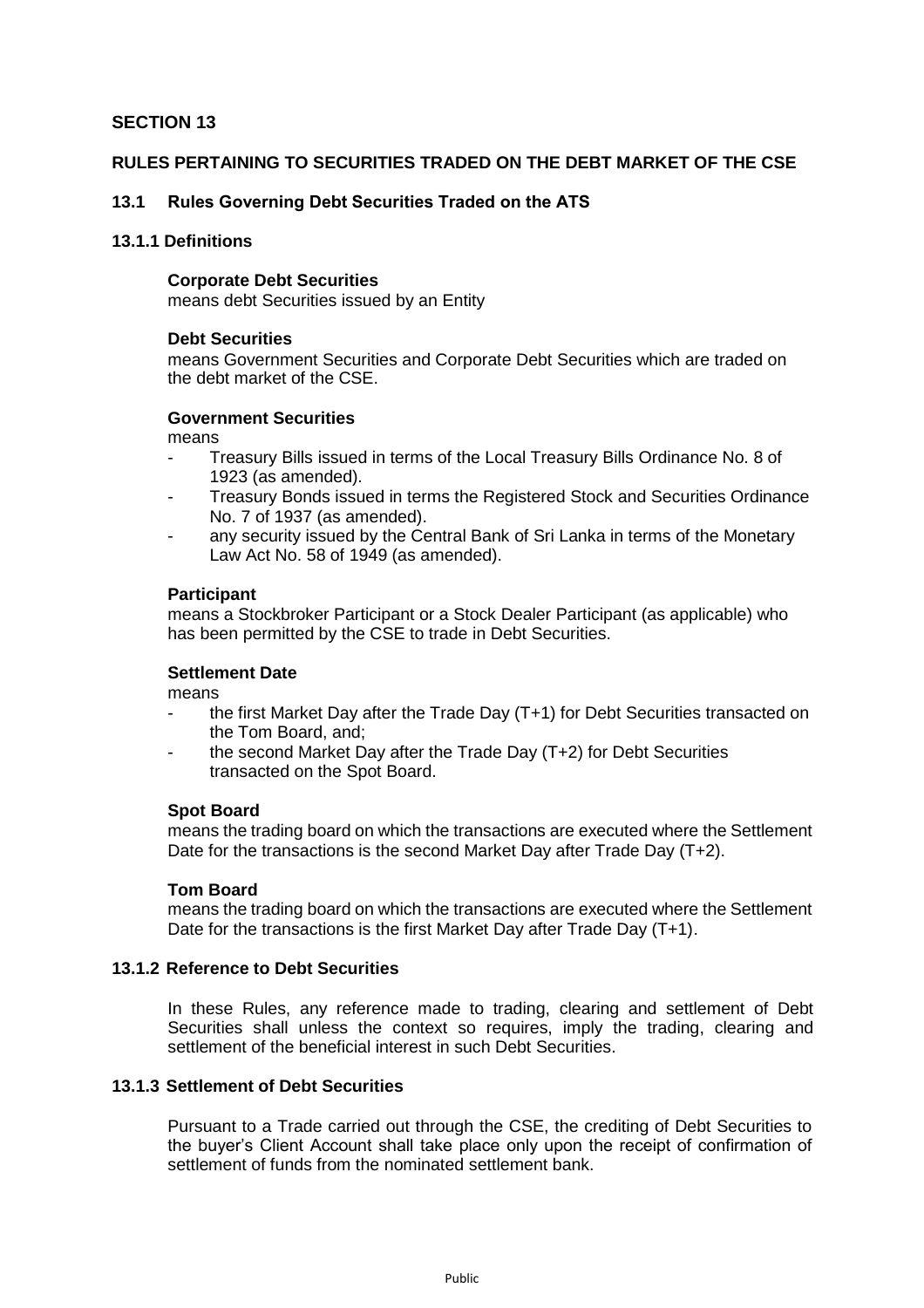## **13.1.4 Inter-participant Settlement**

- (a) The inter-participant settlement of funds for Debt Securities traded on the CSE shall take place by 10.30 hours on the Settlement Date, through the settlement bank/s as per the Settlement Schedules issued by the CDS.
- (b) The CDS shall debit or credit itself and the Participants with the amounts payable and receivable in accordance with these Rules.
- (c) The CDS shall issue, on each Market Day, a Settlement Schedule, which will reflect the debits and credits that have been entered into the Participant's account and the net amount to be settled by each Participant on a particular Settlement Date.
- (d) The Stockbroker Participants shall ensure that sufficient Cleared Funds are available in the settlement bank account by 09.30 hours on the Settlement Date to settle payment arising out of transactions carried out by such Participant based on the Settlement Schedule issued by the CDS.
- (e) The Custodian Banks shall make available sufficient Cleared Funds in the settlement bank by 09.30 hours on the Settlement Date to settle payment arising out of transactions carried out by such Custodian Bank based on the Settlement Schedule issued by the CDS.
- (f) A buyer shall make available, and the buying Participant shall ensure that such buyer makes available, the required Cleared Funds in respect of a particular Trade so as to enable the buying Participant to meet its fund settlement obligations within the time period prescribed in these Rules.

For the purposes of this Rule, 'Cleared Funds' shall mean funds that are realized and available for drawing in the respective settlement bank.

#### . **13.1.5 Margin Requirements applicable for transactions on Debt Securities**

- (a) A margin requirement shall be computed by the CDS pursuant to Trades executed on the Spot Board in respect of each Participant, taking into consideration the settlement risk arising from such transactions carried out by the Participant pending inter participant settlement. Such margin requirement shall be communicated by the CDS to the Participant end of Trade Day (T).
- (b) The margin requirement shall be computed in accordance with a methodology as determined by the CDS from time to time.
- (c) The margin requirement shall be applicable for a Participant in the event the aggregate value of the purchases executed by such Participant on the Spot Board on a Market Day equals or exceeds Rupees ten (10) Million.
- (d) Margin requirement will not be computed for Trades executed on the Tom Board.

### **13.1.6 Provision of Collateral to the CDS**

(a) In the event a margin requirement is applicable as set out in Rule 13.5 (c) above, the Participant shall provide collateral to the CDS by 09.30 hours on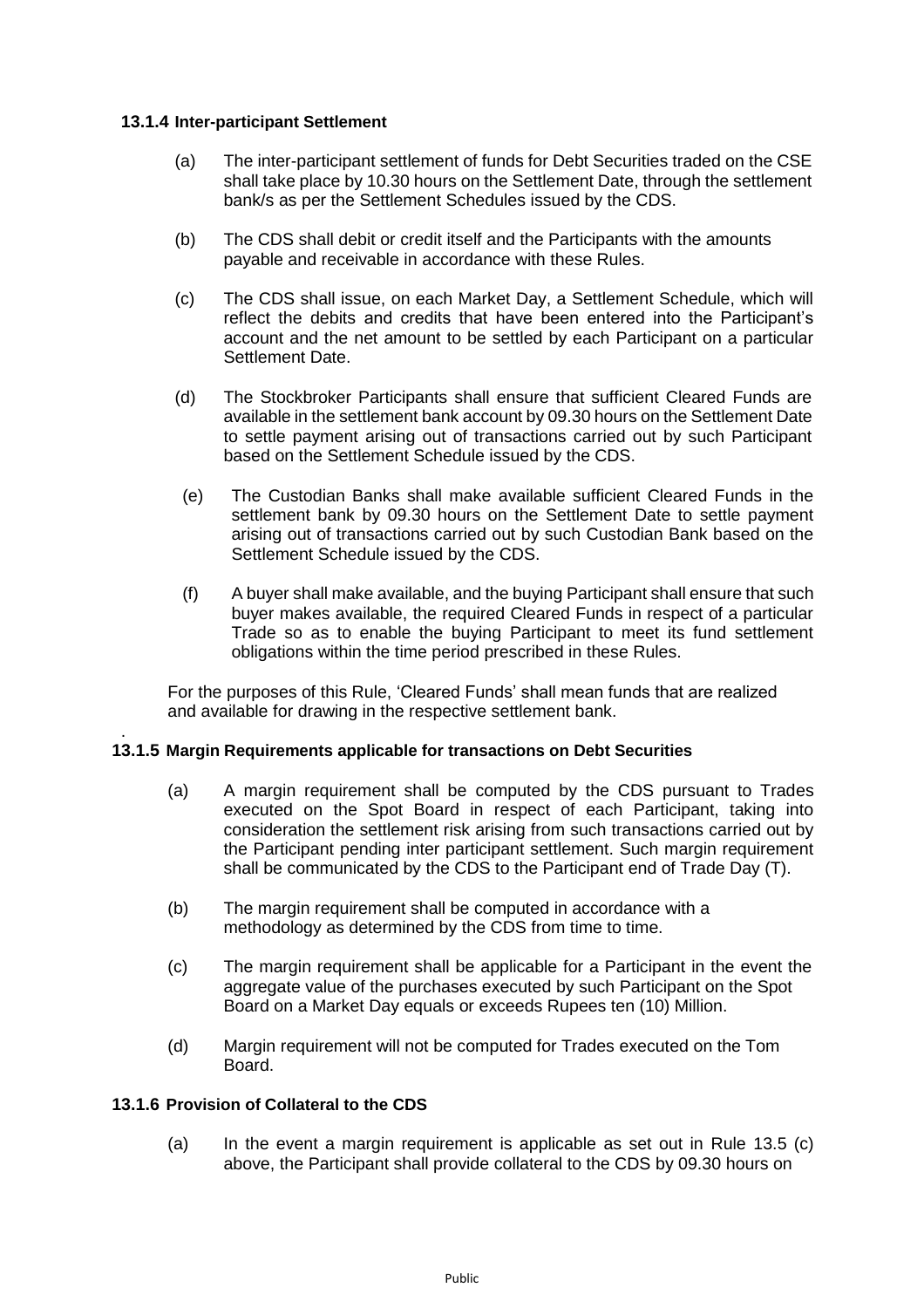T+1. The value of collateral furnished to the CDS shall be at least equivalent to the margin requirement of such Participant computed in terms of Rule 13.5 above.

(b) The collateral furnished to the CDS shall be in the form of a cash deposit and/or Government Securities deposited in a Locked Account.

For the purposes of this Rule "Locked Account" means a designated account of the Participant maintained in the CDS, in which Trading is suspended.

- (c) The collateral shall be used by the CDS to defray;
	- (i) Any sums due and payable by a Participant in default to any client of such Participant;
	- (ii) Any sums due and payable by such Participant to any other Participant of the CDS; and/or
	- (iii) Any fees, commissions, charges and dues payable by such Participant to CDS, CSE and SEC.
- (d) The Government Securities referred to in Rule 13.6 (b) above shall not be traded. Such Government Securities shall be marked to market at the close of trading on each Market Day and as and when transfers are carried out to and/or from the Locked Account. The marked to market value of Government Securities shall be taken into account when determining the value of such Government Securities held in the Locked Account.
- (e) Transfer of Government Securities from the Locked Account to the Participant's trading account in the CDS will be permitted, in the event the cash deposit and/or the value of the Government Securities provided by such Participant is in excess of the required level as determined by the CDS from time to time.
- (f) In the event a Participant fails to provide the requisite collateral to meet its margin requirement, CDS shall commence disciplinary proceedings against such Participant in terms of Section 17 of these Rules.

# **13.1.7 Settlement Liability of Trades carried out through a Custodian Bank**

In the event a Trade of Debt Securities carried out on behalf of an Account Holder registered through a Custodian Bank is not settled by the relevant Custodian Bank, the settlement liability of such Trade shall devolve on the Stockbroker Participant who executed the Trade.

## **13.1.8 Interest and Maturity Proceeds on Corporate Debt Securities**

- (a) The CDS shall furnish the Company Secretary of the Entity a list of Account Holders with their respective holdings with regard to the Corporate Debt Security as at the date of the entitlement.
- (b) The interest and maturity proceeds shall be made directly to the Account Holder as per the information provided by the CDS.

### **13.1.9 Interest and Maturity Proceeds on Government Securities**

(a) Payment of interest and maturity proceeds of Government Securities shall be made to Participants by the CDS.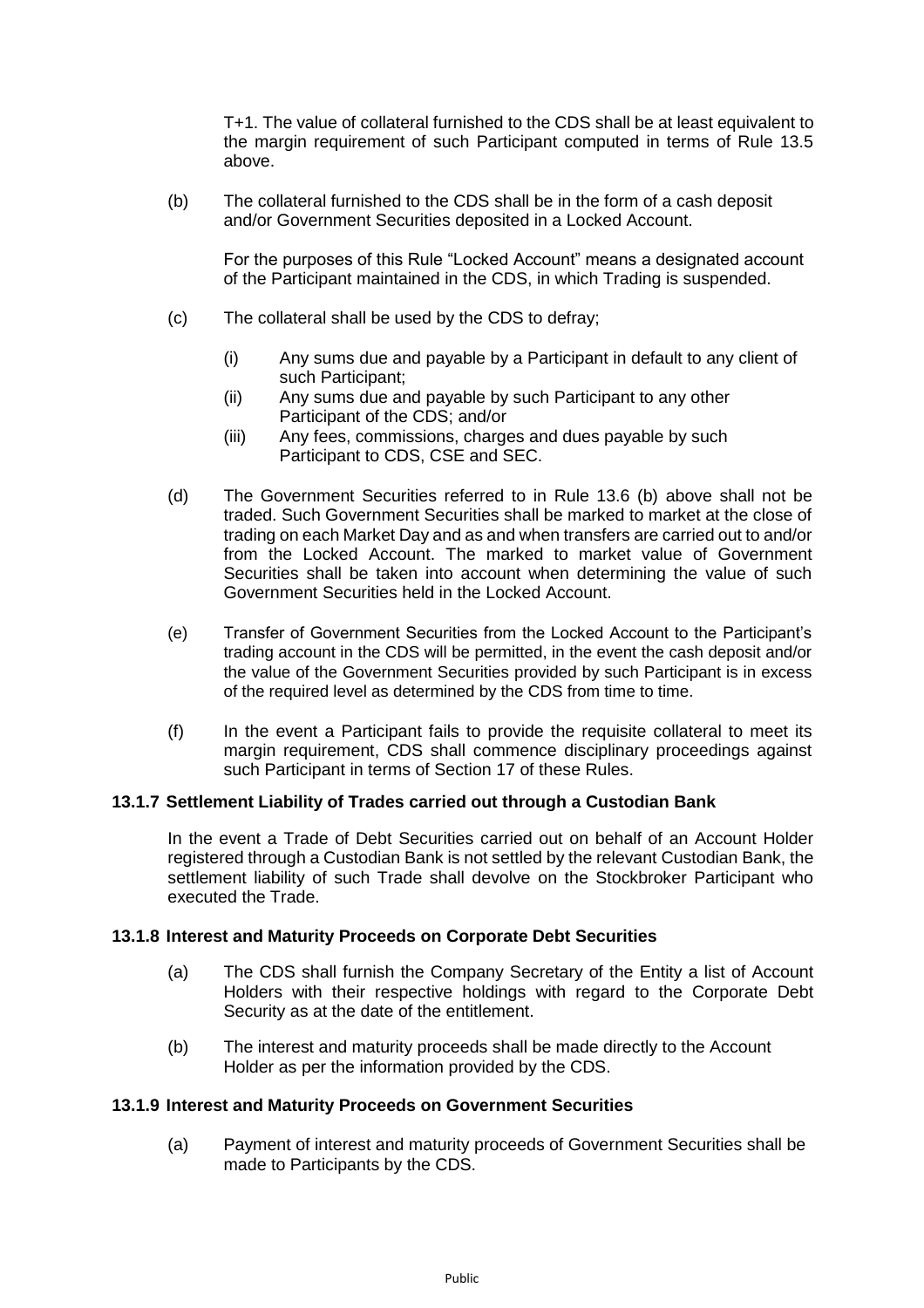- (b) The CDS shall provide such Participants with a list of Account Holders who are entitled to receive interest/maturity proceeds on the Government Securities.
- (c) The Participant shall ensure that the interest/maturity proceeds received by them are duly paid to the Account Holders as per the information provided by the CDS.
- (d) If the due date for payment of interest/maturity proceeds falls on a day which is not a Market Day, such interest/maturity proceeds shall be made to the Participants by the CDS, in accordance with the practices adopted by the Central Bank of Sri Lanka.

### **13.1.10 Deposit of Government Securities**

- (a) Account Holders may transfer the title to Government Securities held by them to the CDS through a Participant. Upon such transfer, the Government Securities shall be deposited in the relevant Client Accounts by the CDS.
- (b) The beneficial interest shall be retained by the Account Holder subject to any future trading in the beneficial interest in such Government Securities.
- (c) All liabilities arising out of invalid deposit of Government Securities with the CDS shall be borne by the Participant.

### **13.2 Rules Governing Repurchase Transactions in Debt Securities Carried Out on the Over the Counter (OTC) Platform of the CSE**

#### **13.2.1 Definitions**

For the purposes of this Rule 13.2;

Borrower : shall mean seller of the Purchased Securities (i.e. the borrower of funds) on the Purchase Date in a Repurchase Transaction.

Eligible Investors for REPO : shall mean the following categories of investors who are Transactions permitted by the CSE to carry out transactions on Specified Securities on the OTC Platform of the CSE:

- a commercial bank licensed by the Central Bank of Sri Lanka (CBSL) in terms of the Banking Act No. 30 of 1988 (as amended);
- a specialized bank licensed by the CBSL in terms of the Banking Act No. 30 of 1988 (as amended);
- a finance company licensed by the CBSL in terms of the Finance Business Act No. 42 of 2011(as amended);
- a company licensed by the CBSL to carry on finance leasing business under the Finance Leasing Act No. 56 of 2000 (as amended);
- a primary dealer licensed by the CBSL;
- a company licensed by the Insurance Regulatory Commission of Sri Lanka to carry on insurance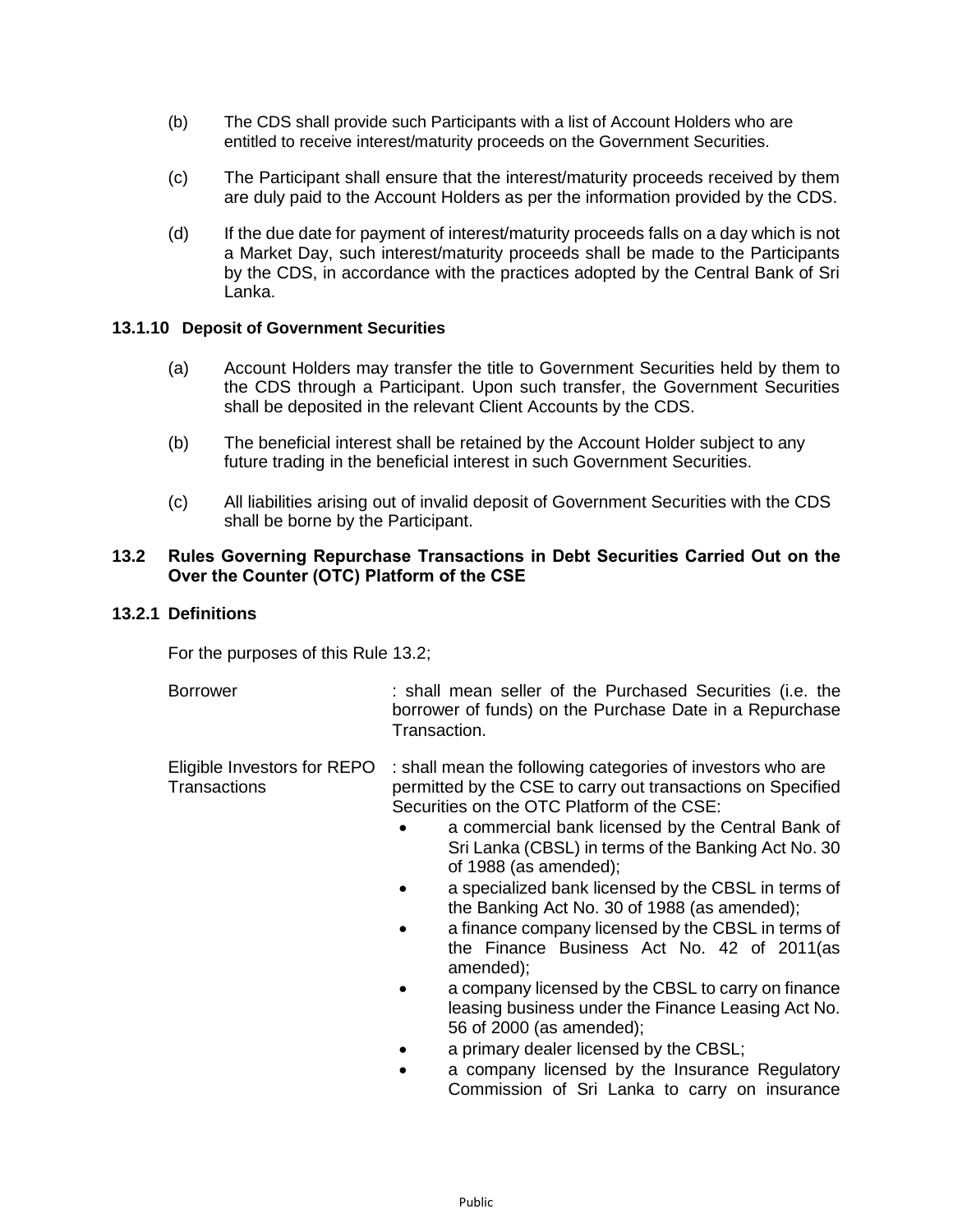business in terms of the Regulation of Insurance Industry Act No. 43 of 2000 (as amended);

- Members and Trading Members of the CSE possessing a Stock Dealer license for Debt Securities from the SEC;
- the trustee or the manager of a mutual fund, pension fund, Employee Provident Fund or any other similar pooled fund;
- a venture capital fund/company and private equity company;
- a wealth management company;
- the trustee or the manager of a unit trust, investment scheme or investment company;
- a non-resident institutional investor
- an individual investor who is a party to a transaction on Specified Securities on the OTC Platform amounting to a minimum of Rs. 5,000,000.
- Lender **Solution Example 2.** shall mean the buyer of the Purchased Securities (i.e. the Lender of funds) on the Purchase Date in the Repurchase Transaction.
- Master Repurchase Agreement: shall mean the agreement entered between a Trading Participant and an Eligible Investor or two (2) Trading Participants for the purpose of carrying out Repurchase Transactions on debt securities on the OTC Platform of the CSE.
- OTC Platform **State 1 and State State State State 1**: shall mean the Over the Counter trading platform operated by the CSE for carrying out transactions in Specified Securities in terms of these Rules.
- Purchase Date : shall mean the date on which the Repurchase Transaction shall be matched and recorded on the OTC Platform.
- Purchase Price **:** shall mean the amount payable by the Lender to the Borrower, i.e. the amount lent on the Purchase Date.
- Purchased Securities : shall mean Debt Securities, which are the subject matter of a Repurchase Transaction.
- Repurchase Date **:** shall mean the date on which the Lender has agreed to resell the Purchased Securities to the Borrower.
- Repurchase Price *E* : shall mean the price at which the Lender has agreed to resell the Purchased Securities to the Borrower on the Repurchase Date.
- Repurchase Transaction : shall mean a repurchase agreement/transaction on debt securities.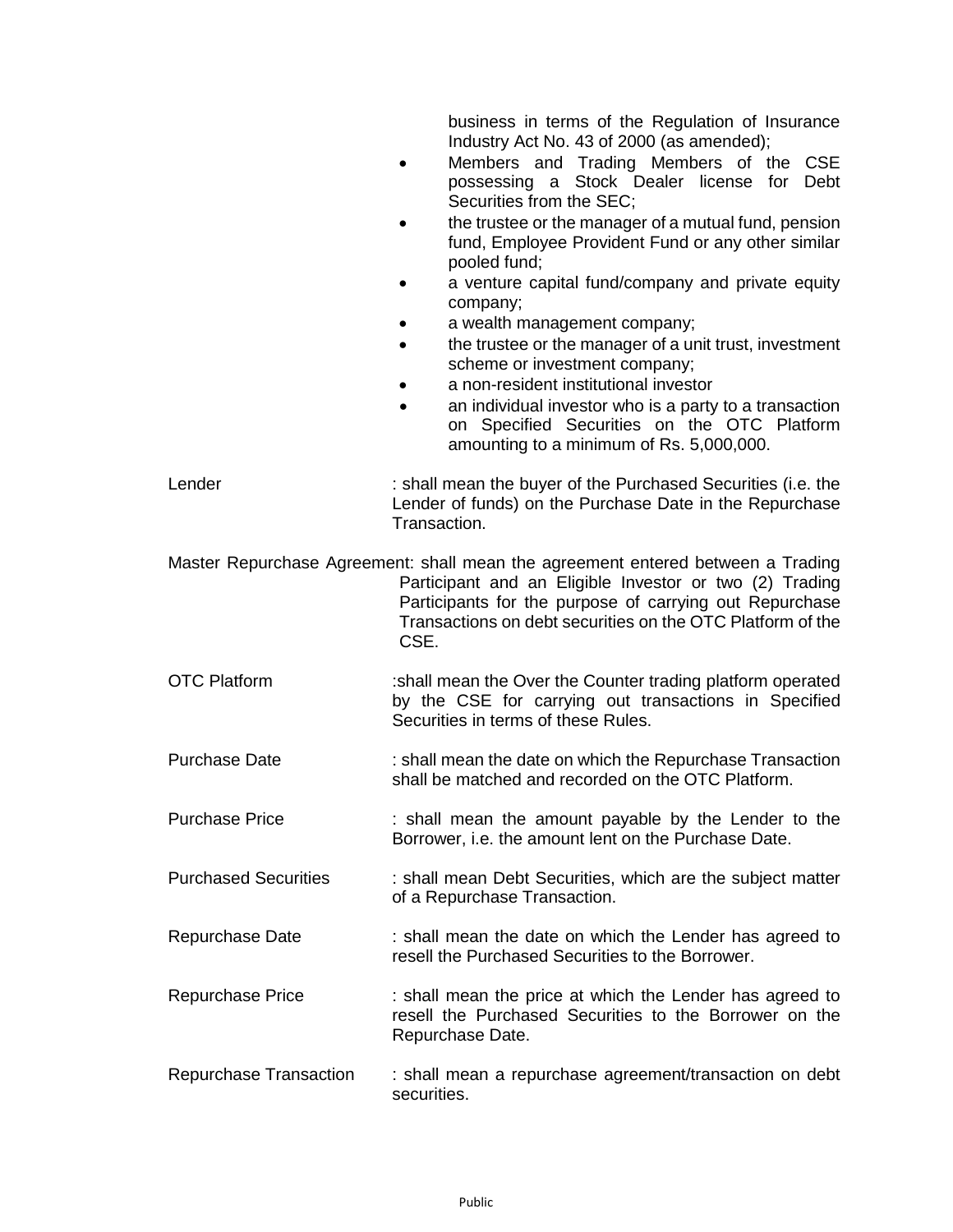| <b>Rolled Over Repurchase</b><br>Transaction | : shall mean that a Repurchase Transaction which would be<br>rolled over by the same parties on the Repurchase Date of<br>the original Repurchase Transaction based on new terms<br>and conditions. |
|----------------------------------------------|-----------------------------------------------------------------------------------------------------------------------------------------------------------------------------------------------------|
| <b>Specified Securities</b>                  | : shall mean Securities that are eligible to be traded on the<br>OTC Platform of the CSE, as determined by the Board of<br>Directors of the CSE and published from time to time.                    |
| <b>Trading Participant</b>                   | : shall mean a Member or Trading Member of the CSE<br>permitted to carry out transactions in Specified Securities on<br>the OTC Platform of the CSE.                                                |

# **13.2.2 Opening of Client Accounts in the CDS**

- (1) All Eligible Investors who intend to trade on Repurchase Transactions in Debt Securities on the OTC Platform of the CSE, shall open a Client Account in the CDS through;
	- a) a Stockbroker or Stock Dealer Participant, who is eligible to trade in Debt Securities; or,
	- b) a Custodian Participant.
- (2) All such Client Accounts shall be opened in the CDS in accordance with Section 4 of the CDS Rules.

# **13.2.3 Settlement of Repurchase Transactions**

### **A. Fund Settlement**

- (1) The settlement of funds relating to a Repurchase Transaction on Debt Securities carried out on the OTC Platform shall take place outside the CDS in accordance with the Master Repurchase Agreement entered into between the parties to such Transaction.
- (2) The CDS, its directors, employees and the parent entity shall not be responsible for any losses and/or damages that may be incurred by the parties to a Repurchase Transaction on Debt Securities carried out on the OTC Platform of the CSE as a result of non-availability of funds for settlement of the said Transaction on the settlement date/s or any matters connected thereto.
- (3) The respective CDS Participants shall indemnify, defend and hold the CDS, its directors, employees and parent entity harmless from and against all claims, demands, losses, costs, expenses, obligations, liabilities, damages, recoveries and deficiencies, including interest, penalties and attorneys' fees, (collectively, "Claims"), arising from or any matter connected to the failure to settle funds in a Repurchase Transaction in Debt Securities carried out on the OTC Platform of the CSE on the Purchase Date (or the Settlement Date, if different to the Purchase Date) or the Repurchase Date as the case may be.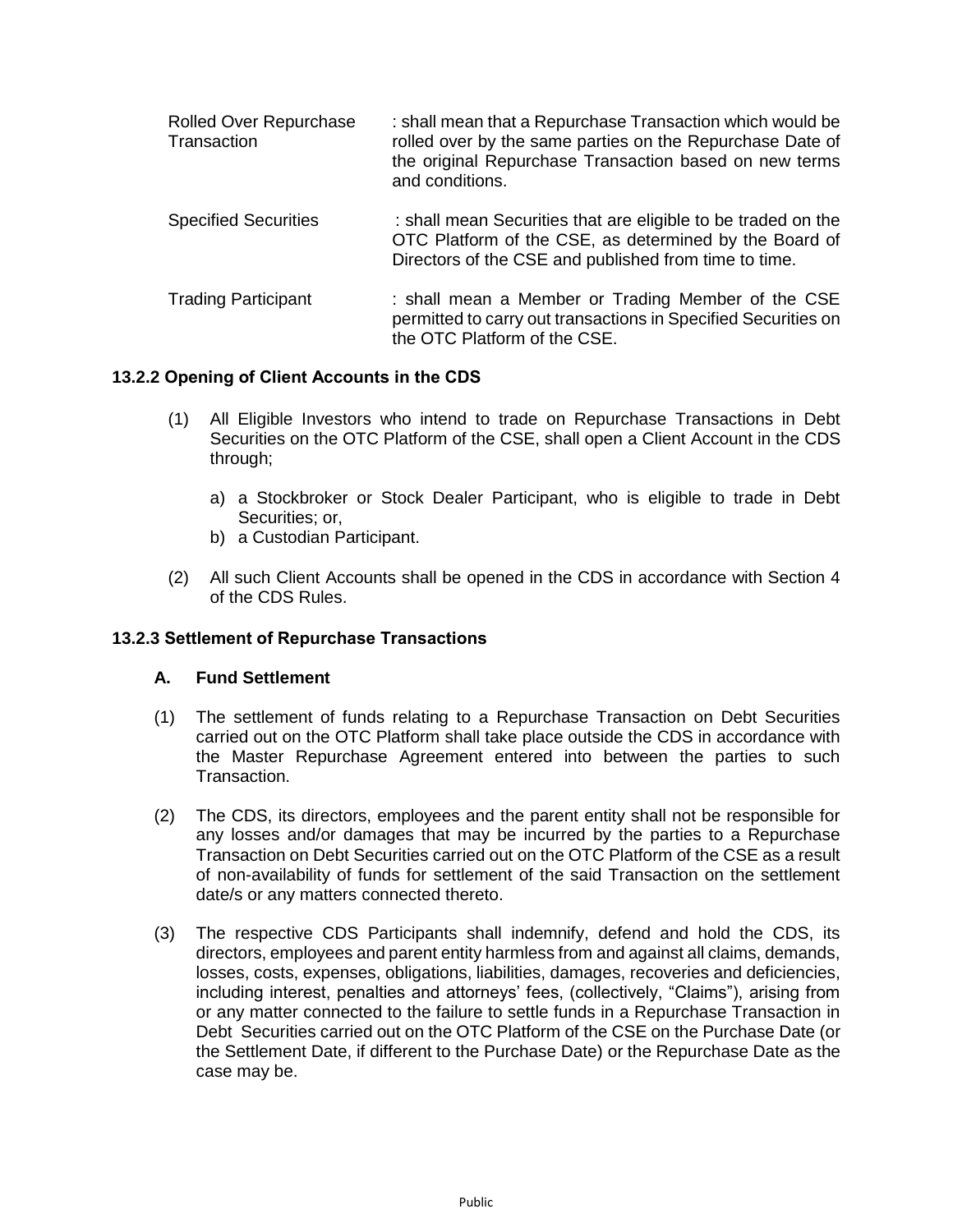# **B. Confirmation of Availability of Funds and Securities**

Pursuant to a Repurchase Transaction on Debt Securities carried out on the OTC Platform of the CSE, the respective CDS Participants shall confirm the availability of funds and securities to the CDS by 10.30 hours on the Purchase Date (or the Settlement Date, if different to the Purchase Date) or the Repurchase Date, as the case may be, of the Repurchase Transaction in the format prescribed by the CDS from time to time.

# **C. Transfer of Securities in the CDS**

- (1) Upon receiving the confirmation referred to in Rule 13.2.3 (B) above, the CDS shall transfer the Purchased Securities for the Repurchase Transaction;
	- i) from the Borrower's Client Account to the Lender's Client Account on the Purchase Date (or the Settlement Date, if different to the Purchase Date); and,
	- ii) from the Lender's Client Account to the Borrower's Client Account on the Repurchase Date of the Repurchase Transaction,

subject to Rule 13.2.7 below, based on the transaction details received from the CSE through the OTC Platform.

- (2) Upon the completion of the transfer of Debt Securities for a Repurchase Transaction in accordance with Rule 13.2.3 (C) (1) above, the CDS shall confirm the same to the respective CDS Participants.
- (3) The CDS, its directors, employees and the parent entity shall not be responsible for any losses and/or damages that may be incurred by the parties to a Repurchase Transaction on Debt Securities carried out on the OTC Platform of the CSE as a result of non-availability of securities on the Purchase Date (or the Settlement Date, if different to the Purchase Date) or the Repurchase Date as the case may be or the transfer of such Purchased Securities based on the instructions received by the CDS from the CSE through the OTC Platform or any matters connected thereto.

# **D. Client Confirmations on Receipt of Funds and Securities**

- (1) The CDS Participants shall;
	- i) obtain a written confirmation from the Lender and Borrower regarding the receipt of funds and the Purchased Securities; and,
	- ii) immediately inform the CDS upon receiving such confirmations from the Lending and Borrowing clients.
- (2) The CDS Participants shall maintain records of such confirmation received from the Lending and Borrowing clients and submit a copy such communications to the CDS, upon request.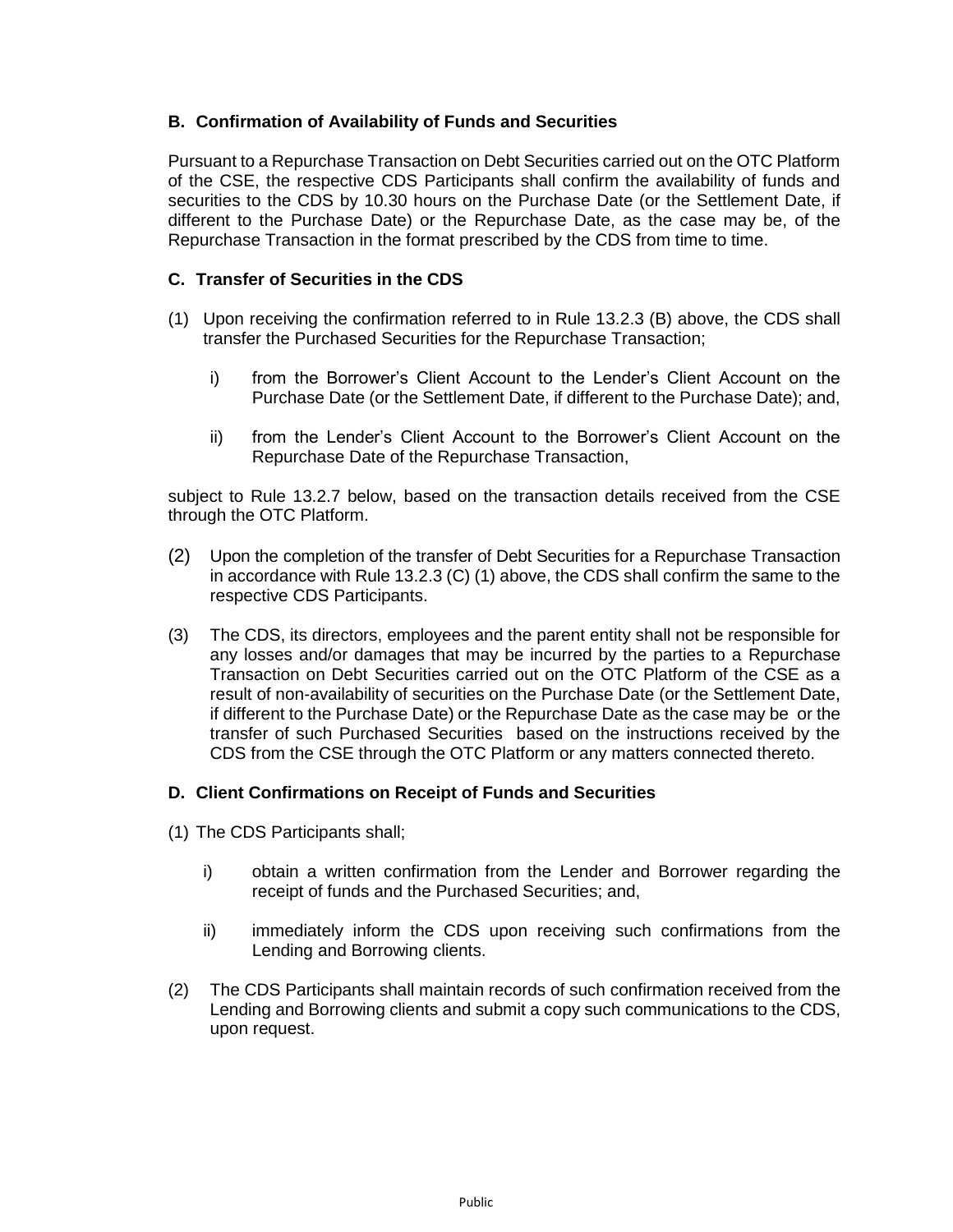## **13.2.4 Substitution of Purchased Securities**

Upon receiving a request for substitution of Purchased Securities in a Repurchase Transaction on Debt Securities from the CSE via the OTC Platform, the CDS shall replace the existing Purchased Securities with the new Purchased Securities by effecting the respective transfers of securities to and from the respective Client Accounts based on the information received from the CSE and confirm the completion of same to the respective CDS Participants.

### **13.2.5 Payment of Coupons**

- (1) The CDS shall not be responsible to handle any coupon payments relating to the Debt Securities placed as Purchased Securities in a Repurchase Transaction.
- (2) All coupon payments relating to Debt Securities placed as Purchased Securities in a Repurchase Transaction shall be handled by the respective CDS Participants in accordance with the terms and conditions contained in the Master Repurchase Agreement.

## **13.2.6 Default of a Repurchase Transaction**

- (1) In the event of a default of a Repurchase Transaction on Debt Securities carried out on the OTC Platform, the CDS shall inform the respective CDS Participants regarding such Default and the parties to the Transaction shall initiate necessary action in terms of the Master Repurchase Agreement.
- (2) The following shall constitute events of default of a Repurchase Transaction on Debt Securities carried out on the OTC Platform:
	- (i) Events of defaults arising out of the Repurchase Transaction;

### Purchase Date of the Repurchase Transaction

- a. In the event the Lender fails to transfer the funds to the Borrower on the Purchase Date (or the Settlement Date, if different to the Purchase Date) of the Repurchase Transaction.
- b. In the event the Borrower does not have the Purchased Securities in the Borrower's Client Account in the CDS on the Purchase Date (or the Settlement Date, if different to the Purchase Date) of the Repurchase Transaction.

### Repurchase Date of the Repurchase Transaction

- a. In the event the Borrower fails to transfer funds to the Lender on the Repurchase Date of the Repurchase Transaction.
- b. In the event the Lender does not have the Purchased Securities in the Lender's Client Account in the CDS on the Repurchase Date of the Repurchase Transaction.